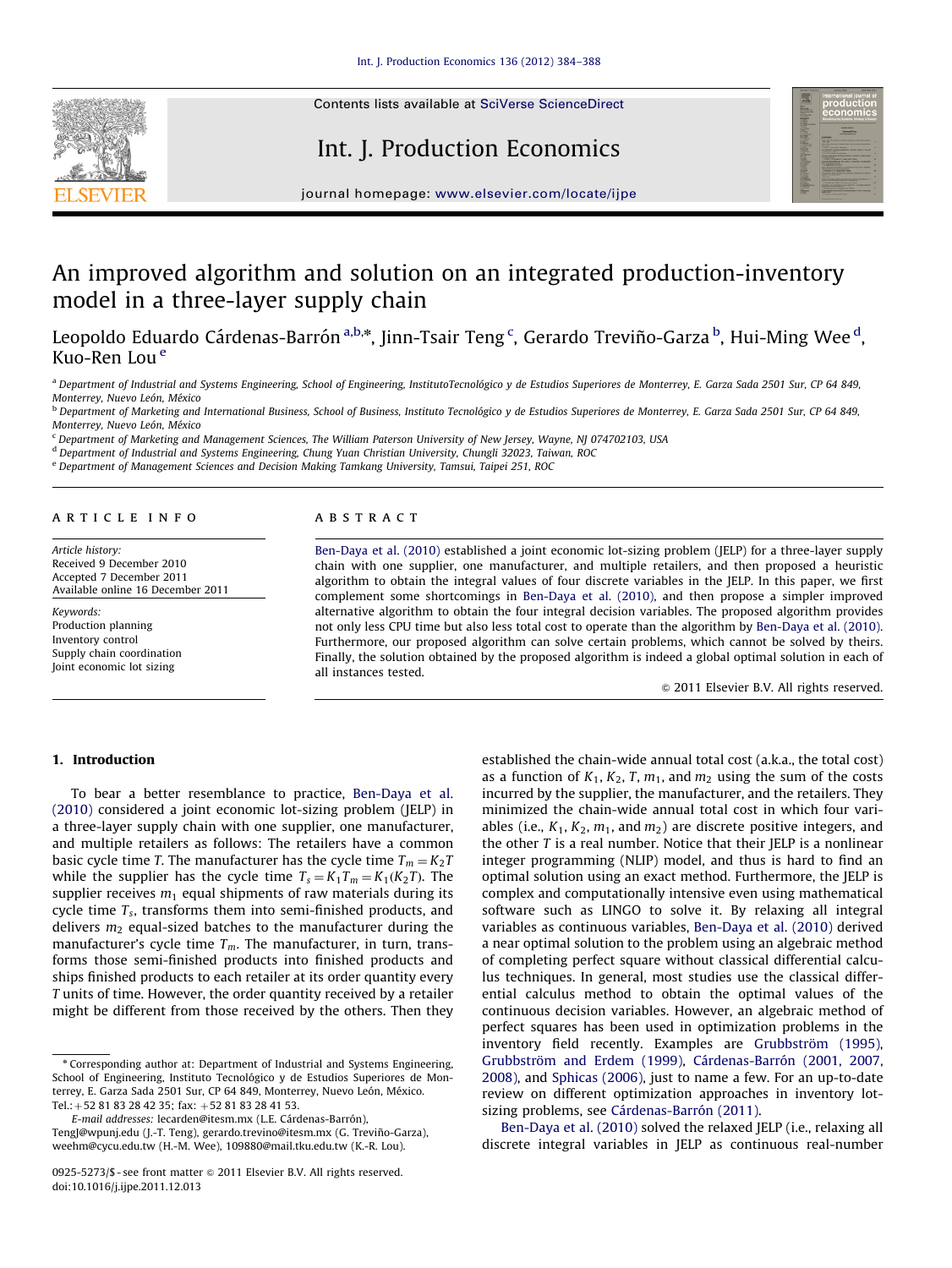variables) by an algebraic method of completing the square, then proposed an algorithm to find the integral values for those four discrete integral variables. However, their proposed integral procedure seems to be computationally expensive. In fact, their algorithm requires to compute the integral variables  $(K_1, K_2)$ , the continuous variable  $(T)$ , and the total cost function for several times. For simplicity, we set  $[w]$  as the smallest integer which is greater than or equal to w. Then their algorithm requires evaluating the values of  $K_1, K_2, T$ , and the total cost TC for  $4 \lceil m_1 \rceil \lceil m_2 \rceil$ times, if both  $[m_1]$  and  $[m_2]$  are greater than one. If any of  $[m_1]$  or  $[m_2]$  is equal to 1, then the number of evaluations is less than or equal to  $4\lceil m_1 \rceil \lceil m_2 \rceil$ . For example, if  $\lceil m_1 \rceil = 11$  and  $[m<sub>2</sub>] = 13$ , then their algorithm requires to compute each of  $K_1, K_2, T$ , and the total cost TC for 572 times.

In this paper, we first complement mathematical errors in [Ben-Daya et al. \(2010\)](#page-4-0) on the optimal basic cycle time  $T^* = \sqrt{W/Y}$ ben-Daya et al. (2010) on the optimal basic cycle time  $T = \sqrt{W}T$ <br>and the minimum value for the annual total cost  $TC=2\sqrt{W}T$ . If  $\alpha_2$ in [Ben-Daya et al. \(2010\)](#page-4-0) is negative then both  $K_2 =$  $\sqrt{\alpha_2 \phi_2 / (\psi_2 \sum O_r)}$  in (29) and  $Y = (K_2 \phi_2 + \alpha_2)/2$  are not real numbers. Consequently, neither optimal basic cycle time numbers. Consequently, neither optimal basic cycle time<br> $T^* = \sqrt{W/Y}$  nor the annual total cost  $TC = 2\sqrt{WY}$  is a real number. This contradicts to the facts that both  $T^*$  and  $TC$  are real numbers. Hence, for correctness and completeness, we need to discuss the case in which  $\alpha_2$  < 0. For simplicity, we discuss and illustrate this case using a numerical example as Instance 14 in [Section 3](#page-2-0) later. We then rearrange the total cost in (27) in [Ben-Daya et al. \(2010\),](#page-4-0) and then propose a simple integral procedure similar to that by García-Laguna et al. (2010) to obtain the integral values for those four discrete variables  $m_1$ ,  $m_2$ ,  $K_1$ , and  $K_2$ . In addition, the proposed integral procedure discriminates the situations in which there is only one solution and when there are two solutions for each discrete variable. Furthermore, we not only obtain the integral values for all discrete variables in simple-to-apply closed-form expressions, but also need to compute the value of the continuous variable (T) only once, instead of  $4[m_1]$   $[m_2]$ times using the algorithm in [Ben-Daya et al. \(2010\).](#page-4-0)

## 2. Mathematical model and algorithm

For simplicity, we use the same notation and assumptions as in [Ben-Daya et al. \(2010\)](#page-4-0). After some mathematical manipulations, the annual total cost for the entire supply chain in (27) in [Ben-Daya et al. \(2010\)](#page-4-0) can be re-written as follows:

$$
TC(m_1, m_2, K_1, K_2) = \sqrt{2} \left\{ \sqrt{f_1 + f_2 + f_3 + f_4 + e} \right\}
$$
 (1)

where  $f_1$ ,  $f_2$ ,  $f_3$ ,  $f_4$ , and *e* are given by

$$
f_1 = LO_s m_1 + \frac{GA_s}{m_1},
$$
  
\n
$$
f_2 = ZO_m m_2 + \frac{XA_m}{m_2},
$$
  
\n
$$
f_3 = \psi_1 (A_m + O_m m_2) K_1 + \frac{\alpha_1 (A_s + O_s m_1)}{K_1},
$$
  
\n
$$
f_4 = \psi_2 \left(\sum_{r=1}^{n_r} O_r\right) K_2 + \frac{\alpha_2 \phi_2}{K_2},
$$

and

$$
e = LA_s+GO_s+ZA_m+XO_m+\alpha_2\sum_{r=1}^{n_r}O_r.
$$

To avoid taking a square root of a negative number as shown in (29) in [Ben-Daya et al. \(2010\),](#page-4-0) we examine the values of G, L, X, Z,  $\psi_1$ ,  $\psi_2$ ,  $\alpha_1$ ,  $\alpha_2$ , and  $\phi_2$  as follows:

$$
G = \frac{h_0 D^2}{P_s} > 0,
$$
  
\n
$$
L = h_s D (1 - D/P_s) > 0,
$$
  
\n
$$
X = \frac{2h_s D^2}{P_s} > 0,
$$
  
\n
$$
Z = \frac{h_s D^2}{P_m} - h_s D - \frac{h_m D^2}{P_m} + h_m D = D \left( 1 - \frac{D}{P_m} \right) (h_m - h_s),
$$
  
\n
$$
\psi_1 = \frac{G}{m_1} + L > 0,
$$
  
\n
$$
\psi_2 = K_1 \psi_1 + \alpha_1,
$$
  
\n
$$
\alpha_1 = \frac{X}{m_2} + Z,
$$
  
\n
$$
\alpha_2 = \frac{2h_m D^2}{P_m} - h_m D + \sum_{r=1}^{n_r} h_r D_r = h_m D \left( \frac{2D - P_m}{P_m} \right) + \sum_{r=1}^{n_r} h_r D_r,
$$

and

$$
\phi_2 = \frac{A_s + O_s m_1}{K_1} + A_m + O_m m_2 > 0.
$$

To minimize (1) is equivalent to minimize  $\sum_{i=1}^{4} f_i$ . It is clear that each  $f_i$ ,  $i=1$ , 2, 3, and 4, has the similar mathematical form as  $a_1y+a_2/y$ . For the following cost-minimizing problem:

Minimizing  $a_1y+a_2/y$  when both  $a_1$  and  $a_2$  are positive, and

y is a positive integral decision variable,

García-Laguna et al. (2010) proved that the optimal integral solution is as follows:

$$
y = \left[ -0.5 + \sqrt{0.25 + \frac{a_2}{a_1}} \right] \text{ or}
$$
  

$$
y = \left[ 0.5 + \sqrt{0.25 + \frac{a_2}{a_1}} \right],
$$
 (2)

where  $\lceil w \rceil$  and  $\lceil w \rceil$  are the smallest integer greater than or equal to w, and the largest integer less than or equal to w, respectively. Furthermore, it is clear that  $[w] = \lfloor w + 1 \rfloor$  if and only if w is not an integral value. For this case the problem has a unique optimal solution for  $y$ , which is given by anyone of those two mathematical expressions in (2). Otherwise, the problem has two optimal solutions for y: both  $y^* = y$  and  $y^* = y + 1$ . This procedure is easy to understand and simple to apply.

In order to apply the closed-form solution as shown in (2) to each discrete variable  $m_1$ ,  $m_2$ ,  $K_1$ , and  $K_2$ , we discuss the corresponding coefficients  $a_1$  and  $a_2$  to each of  $m_1$ ,  $m_2$ ,  $K_1$ , and  $K_2$ separately as follows:

For  $m_1$ , both Gand L are positive, which imply that both  $GA_s$ and  $LO_s$  are positive too. Thus, we have

$$
m_1 = \left[ -0.5 + \sqrt{0.25 + \frac{GA_s}{LO_s}} \right] \text{ or}
$$
  

$$
m_1 = \left[ 0.5 + \sqrt{0.25 + \frac{GA_s}{LO_s}} \right]
$$
 (3)

For  $m_2$ , if  $h_m$  is greater than  $h_s$ , then both Z and  $ZO_m$  are positive. Since X is positive, we know that  $XA<sub>m</sub>$  is positive too.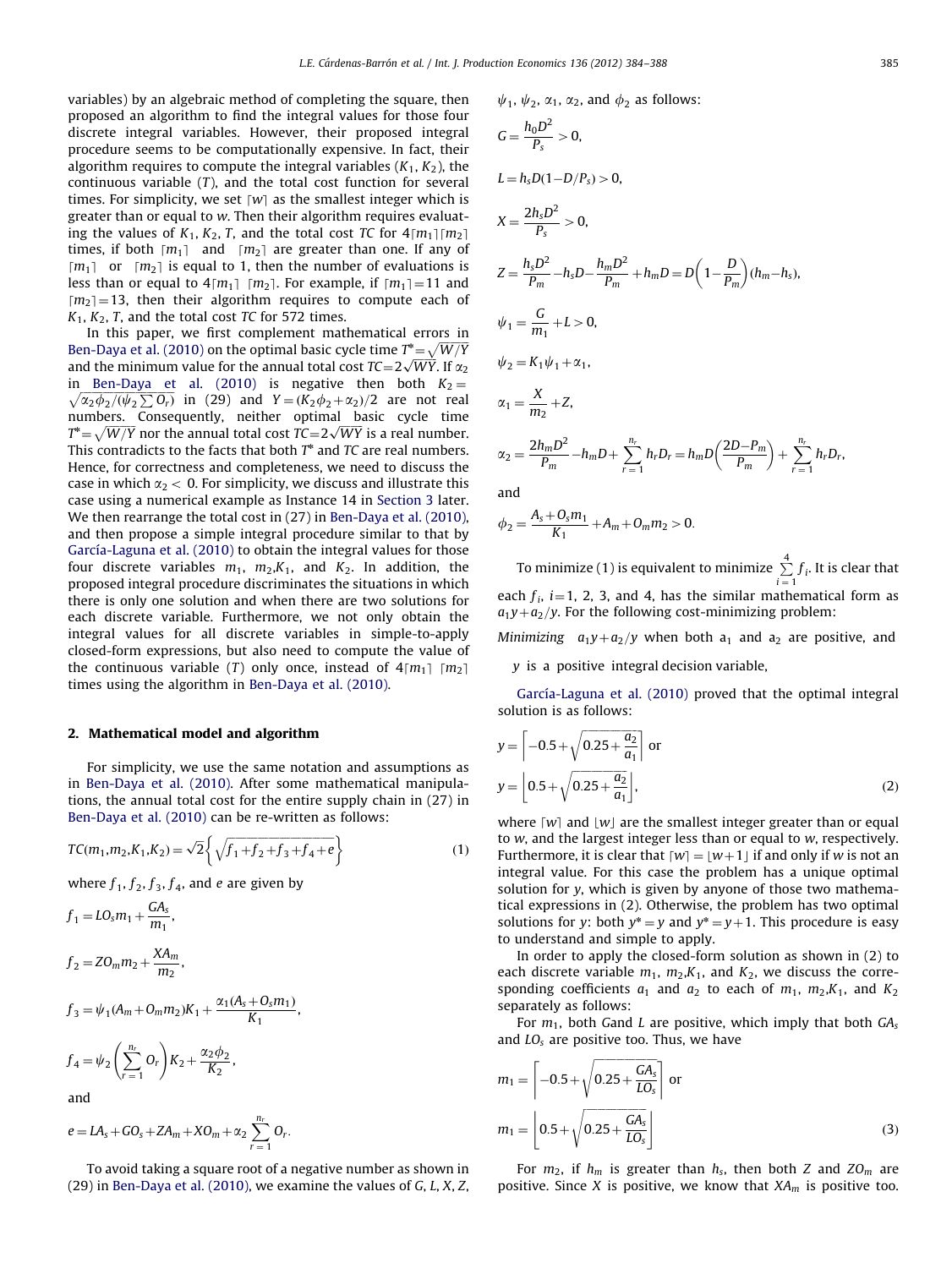<span id="page-2-0"></span>Hence, we know from (2) that

$$
m_2 = \left[ -0.5 + \sqrt{0.25 + \frac{XA_m}{ZO_m}} \right] \text{ or}
$$
  

$$
m_2 = \left[ 0.5 + \sqrt{0.25 + \frac{XA_m}{ZO_m}} \right].
$$
 (4)

On the other hand, if  $h_m$  is less than or equal to  $h_s$ , then Z is negative or zero, and the function  $f_2$  is minimum at  $m_2 = \infty$ . However, the value of the product in the second stage is higher than that in the first stage. Hence, it is obvious that the unit holding cost for the manufacturer  $h_m$  is greater than that for the supplier  $h_s$ . Consequently, we may assume without loss of generality that  $h_m > h_s$  throughout the entire paper. As a result, we have  $Z>0$ ,  $\alpha_1>0$ , and  $\psi_2>0$ . Thus, we have

$$
K_1 = \left[ -0.5 + \sqrt{0.25 + \frac{\alpha_1(A_s + O_s m_1)}{\psi_1(A_m + O_m m_2)}} \right] \text{ or}
$$
  
\n
$$
K_1 = \left[ 0.5 + \sqrt{0.25 + \frac{\alpha_1(A_s + O_s m_1)}{\psi_1(A_m + O_m m_2)}} \right].
$$
\n(5)

As we know, both  $\phi_2$  and  $\psi_2$  are positive. If  $\alpha_2$  is negative, then it is obvious that  $f_4$  is minimum at

$$
K_2 = 1. \tag{6a}
$$

Otherwise (if  $\alpha_2 > 0$ ), then we have

$$
K_2 = \left[ -0.5 + \sqrt{0.25 + \frac{\alpha_2 \phi_2}{\psi_2(\sum_{r=1}^{n_r} O_r)}} \right] \text{ or}
$$
  
\n
$$
K_2 = \left[ 0.5 + \sqrt{0.25 + \frac{\alpha_2 \phi_2}{\psi_2(\sum_{r=1}^{n_r} O_r)}} \right].
$$
 (6b)

Notice that the case of  $\alpha_2<0$  is not discussed in [Ben-Daya](#page-4-0) [et al. \(2010\).](#page-4-0)

From the above results, we propose the following heuristic algorithm to obtain the integral values of  $m_1$ ,  $m_2$ ,  $K_1$ , and  $K_2$ :

## An algorithm for finding integral values of  $m_1$ ,  $m_2$ ,  $K_1$ , and  $K<sub>2</sub>$

Step 1: Use Eqs. (3) and (4) to calculate the integral values of  $m_1$  and  $m_2$ , respectively.

Step 2: Use Eqs. (5) and (6a) or (6b) to calculate the integral values of  $K_1$  and  $K_2$ , respectively.

Step 3: Compute the total cost (TC) with the following equation:

$$
TC = \sqrt{2\left(\frac{\phi_2}{K_2} + \sum_{r=1}^{n_r} O_r\right) (K_2 \psi_2 + \alpha_2)}
$$
(7)

Table 1

| Results for the 12 instances of Ben-Daya et al. (2010) with the proposed algorithm. |  |
|-------------------------------------------------------------------------------------|--|
|-------------------------------------------------------------------------------------|--|

Therefore, the initial solution to the problem is  $(m_1, m_2, K_1, K_2, TC).$ 

Step 4: Improving phase. In order to avoid a local optimum, we use a jumps strategy. In other words, the corresponding parallel multiple jumps from the current solution are needed to search for a better solution. The corresponding parallel multiple jumps for the integral solution of  $(m_1, m_2)$ are constructed as follows:

$$
(m_1-1,m_2-1) \quad (m_1,m_2-1) \quad (m_1+1,m_2-1)
$$
  
\n
$$
(m_1-1,m_2) \quad (m_1+1,m_2)
$$
  
\n
$$
(m_1-1,m_2+1) \quad (m_1,m_2+1) \quad (m_1+1,m_2+1)
$$

Repeat Step 2 and Step 3 for all different jumps. Only consider jumps with  $m_i - 1 \geq 1$ .

Step 5: Select the solution with the minimal total cost. If the solution can be improved by the corresponding parallel multiple jumps, then go to Step 4. Otherwise, a good solution is found. Then, determine  $T$  by

$$
T = \sqrt{\frac{2(\phi_2/K_2 + \sum_{r=1}^{n_r} O_r)}{K_2 \psi_2 + \alpha_2}}
$$

and the solution is expressed as  $(m_1,m_2,K_1,K_2,T,TC)$ .

In the next section, we apply the proposed algorithm to the numerical examples of [Ben-Daya et al. \(2010\)](#page-4-0) and additional instances.

## 3. Numerical examples

[Ben-Daya et al. \(2010\)](#page-4-0) proved the efficiency of their algorithm with 12 instances. We apply our proposed algorithm for the same 12 instances. The results in Table 1 show that our proposed algorithm has the same solutions as theirs for 11 instances and obtains a smaller total cost for the other 1 instance (i.e., Instance 10). It is worth mentioning that the initial solution in 9 out of 12 instances cannot be improved by the corresponding parallel multiple jumps, and thus the initial solution is the final solution. Therefore, we can conclude that the initial solution of our proposed algorithm is a remarkably good heuristic solution to the problem. In addition, our proposed algorithm requires only one evaluation to find the total cost.

In order to show that the proposed algorithm obtains a less total cost to operate than the algorithm by [Ben-Daya et al. \(2010\),](#page-4-0) we present 13 additional instances and their results are shown in [Table 2](#page-3-0). The data for those 13 instances are available upon request to the corresponding author.

Also, we calculate: (1) the number of iterations to obtain the total cost, (2) the CPU time to get the solution, and (3) the total

| Instance | $\mathbf{0}_s$ | $O_m$ | $h_{o}$ | $h_s$ | $h_m$          | m <sub>1</sub> | m <sub>2</sub> | $K_1$ | $K_2$ | T      | TC        | Was the initial<br>solution improved? | % of improvement with<br>respect to the initial solution |
|----------|----------------|-------|---------|-------|----------------|----------------|----------------|-------|-------|--------|-----------|---------------------------------------|----------------------------------------------------------|
|          | 600            | 300   | 0.08    | 0.8   | 2              |                |                |       |       | 0.0277 | 47.940.35 | No                                    | 0                                                        |
|          | 100            | 50    | 0.08    | 0.8   | 2              |                | 4              |       | 6     | 0.0274 | 41.307.40 | Yes                                   | 0.25                                                     |
| 3        | 200            | 100   | 0.08    | 0.8   | 2              |                |                |       | 6     | 0.0279 | 43,002.69 | Yes                                   | 0.20                                                     |
| 4        | 300            | 200   | 0.08    | 0.8   | 2              |                |                |       | 6     | 0.0280 | 45,186.45 | Yes                                   | 0.13                                                     |
| 5        | 1000           | 500   | 0.08    | 0.8   | 2              |                |                |       | 8     | 0.0280 | 51,762.23 | No                                    | $\Omega$                                                 |
| 6        | 2000           | 800   | 0.08    | 0.8   | 2              |                |                |       | 10    | 0.0278 | 58.099.39 | No                                    | 0                                                        |
|          | 3000           | 1000  | 0.08    | 0.8   | 2              |                |                | 2     | 6     | 0.0276 | 62.749.57 | No                                    | $\Omega$                                                 |
| 8        | 1000           | 500   | 0.2     | 0.8   | $\overline{2}$ |                |                |       | 8     | 0.0276 | 52,354.95 | No                                    | $\Omega$                                                 |
| 9        | 1000           | 500   | 0.4     | 0.8   | 4              |                |                | 2     | 4     | 0.0259 | 57.731.96 | No                                    | 0                                                        |
| 10       | 1000           | 500   | 0.8     | 0.8   | 5              |                |                | 2     | 4     | 0.0244 | 61.361.47 | No                                    | 0                                                        |
| 11       | 1000           | 500   | 0.4     | 2     | 4              |                |                |       | 6     | 0.0241 | 70.528.00 | No                                    | $\Omega$                                                 |
| 12       | 1000           | 500   | 0.8     | 2     | 5              |                | 2              |       | 6     | 0.0230 | 73,664.10 | No                                    | 0                                                        |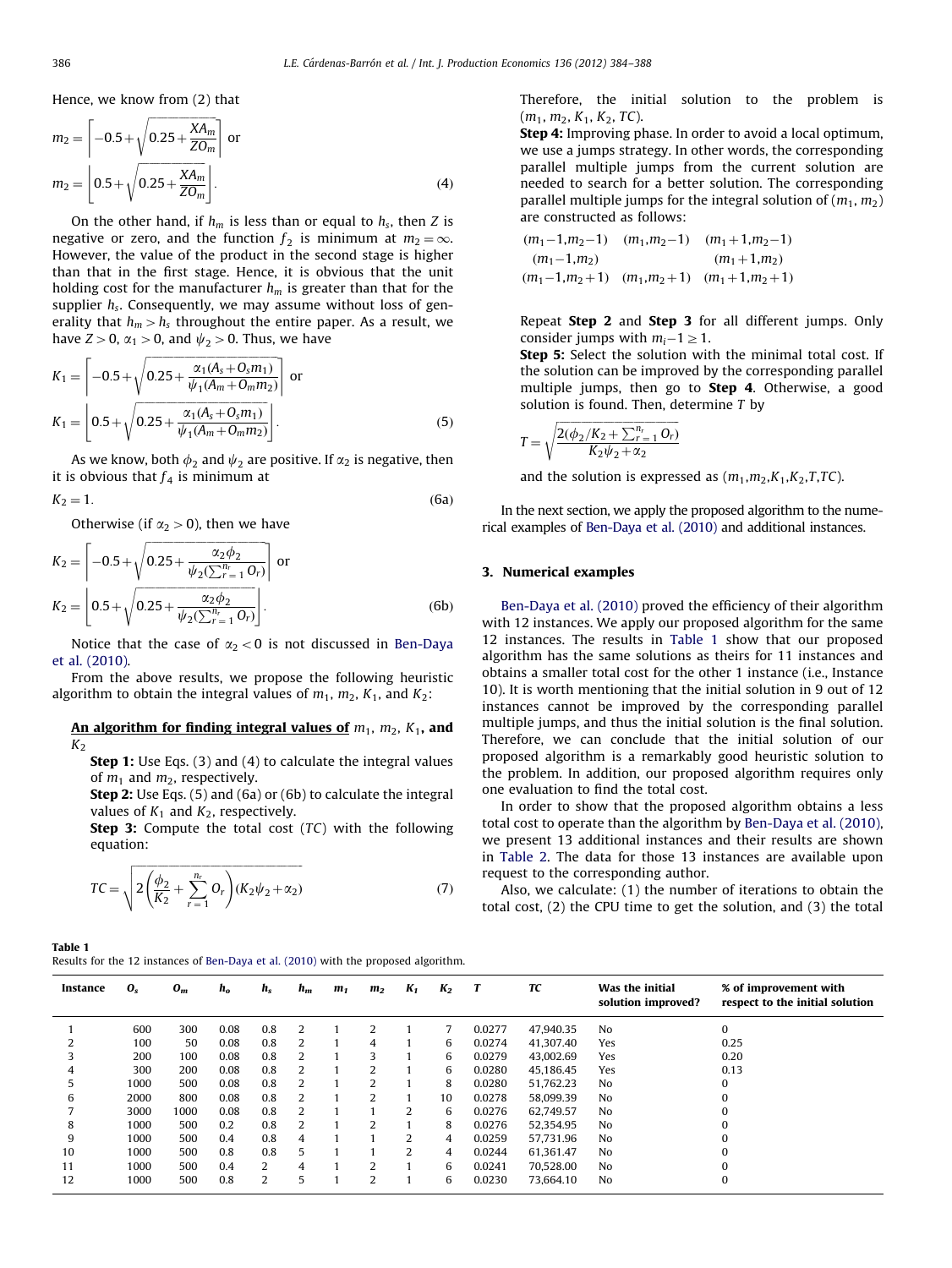<span id="page-3-0"></span>

| Table 2 |                              |  |
|---------|------------------------------|--|
|         | Results for Instances 13–25. |  |

| Instance | m <sub>1</sub> | m <sub>2</sub> | $K_1$        | $K_2$ |        | TC           | Was the initial<br>solution improved? | % of improvement with respect<br>to the initial solution |
|----------|----------------|----------------|--------------|-------|--------|--------------|---------------------------------------|----------------------------------------------------------|
| 13       |                | 6              |              |       | 0.0114 | 559.655.45   | Yes                                   | 0.002                                                    |
| 14       |                | 2              | ∠            |       | 0.2540 | 24.416.33    | N <sub>0</sub>                        | 0                                                        |
| 15       |                | 2              |              |       | 0.0115 | 79,625.92    | Yes                                   | 7.6                                                      |
| 16       | 10             | 10             |              |       | 0.0087 | 200,897.95   | Yes                                   | 0.04                                                     |
| 17       |                | $\overline{7}$ |              | 8     | 0.0125 | 272,688.52   | Yes                                   | 6.8                                                      |
| 18       | 4              | 5              |              |       | 0.0135 | 112,180.47   | Yes                                   | 2.8                                                      |
| 19       |                |                |              | 6     | 0.0062 | 868,395.07   | Yes                                   | 26.4                                                     |
| 20       | 13             | 8              |              | 15    | 0.0019 | 1,353,416.70 | Yes                                   | 0.30                                                     |
| 21       | 18             | 13             |              | 4     | 0.0151 | 76,226.62    | Yes                                   | 0.004                                                    |
| 22       | 6              | 4              | 8            | ຳ     | 0.0072 | 199.354.02   | N <sub>0</sub>                        | 0                                                        |
| 23       |                | 11             | <sup>1</sup> |       | 0.0043 | 1,706,102.10 | Yes                                   | 0.06                                                     |
| 24       |                | 3              |              |       | 0.0122 | 77.674.01    | Yes                                   | 5.1                                                      |
| 25       | 2              | $\overline{2}$ |              | 4     | 0.0115 | 106.334.35   | Yes                                   | 1.9                                                      |

## Table 3

Number of evaluations of total cost, CPU times, and differences in total cost for both algorithms.

| Instance | Ben-Daya et al. (2010)'s algorithm  |                    |                   | <b>Proposed algorithm</b>           |                    |                   |                   |
|----------|-------------------------------------|--------------------|-------------------|-------------------------------------|--------------------|-------------------|-------------------|
|          | No. of evaluations<br>of total cost | CPU time (seconds) | <b>Total cost</b> | No. of evaluations<br>of total cost | CPU time (seconds) | <b>Total cost</b> | <b>Difference</b> |
|          | 10                                  | 0.000011           | 47,940.35         | 6                                   | 0.000009           | 47,940.35         | 0                 |
| 2        | 18                                  | 0.000012           | 41.307.40         | 10                                  | 0.000007           | 41.307.40         | 0                 |
| 3        | 14                                  | 0.000009           | 43,002.69         | 8                                   | 0.000006           | 43,002.69         | 0                 |
| 4        | 10                                  | 0.000008           | 45.186.45         | 8                                   | 0.000006           | 45.186.45         | 0                 |
| 5        | 6                                   | 0.000006           | 51,762.23         | 6                                   | 0.000005           | 51,762.23         | 0                 |
| 6        | 6                                   | 0.000006           | 58,099.39         | 6                                   | 0.000005           | 58,099.39         | 0                 |
| 7        | 8                                   | 0.000006           | 62.749.57         | 4                                   | 0.000004           | 62.749.57         | 0                 |
| 8        | 6                                   | 0.000006           | 52,354.95         | 6                                   | 0.000005           | 52,354.95         | 0                 |
| 9        | 6                                   | 0.000006           | 57,731.96         | 4                                   | 0.000004           | 57,731.96         | $\mathbf{0}$      |
| 10       | 6                                   | 0.000006           | 61.491.74         | 4                                   | 0.000004           | 61.361.47         | 130.27            |
| 11       | 6                                   | 0.000007           | 70,528.00         | 6                                   | 0.000005           | 70,528.00         | 0                 |
| 12       | 6                                   | 0.000006           | 73.664.10         | 6                                   | 0.000005           | 73.664.10         | $\bf{0}$          |
| 13       | 80                                  | 0.000104           | 559,667.28        | 12                                  | 0.000008           | 559,655.45        | 11.83             |
| 14       |                                     | sk.                | sk.               | 9                                   | 0.000007           | 24.416.33         |                   |
| 15       | 12                                  | 0.000028           | 79.937.52         | 23                                  | 0.000009           | 79.625.92         | 311.59            |
| 16       | 480                                 | 0.000383           | 200,897.95        | 18                                  | 0.000009           | 200,897.95        | $\Omega$          |
| 17       | 200                                 | 0.000286           | 277,951.50        | 57                                  | 0.000015           | 272,688.52        | 5262.97           |
| 18       | 124                                 | 0.000164           | 112,180.47        | 33                                  | 0.00001            | 112,180.47        | 0                 |
| 19       | 12                                  | 0.000029           | 892.861.69        | 20                                  | 0.000008           | 868.395.07        | 24,466.62         |
| 20       | 286                                 | 0.000395           | 1.359.146.16      | 25                                  | 0.000011           | 1.353.416.70      | 5729.46           |
| 21       | 1008                                | 0.00098            | 76,226.62         | 13                                  | 0.000008           | 76,226.62         | 0                 |
| 22       | 120                                 | 0.000106           | 199.354.02        | 9                                   | 0.000006           | 199354.02         | $\Omega$          |
| 23       | 40                                  | 0.000043           | 1,706,396.20      | 10                                  | 0.000006           | 1,706,102.10      | 294.10            |
| 24       | 14                                  | 0.000035           | 77,674.01         | 15                                  | 0.000008           | 77,674.01         | $\Omega$          |
| 25       | 20                                  | 0.000042           | 106,897.17        | 14                                  | 0.000007           | 106,334.35        | 562.81            |

\* [Ben-Daya et al. \(2010\)'](#page-4-0)s algorithm cannot solve this instance.

cost using their algorithm first and then our proposed algorithm. We then compare the difference of the total cost between theirs and ours in each instance. The results are shown in Table 3. Table 3 reveals that our proposed algorithm obtains cheaper total cost than theirs in 8 instances (i.e., Instances 10, 13, 15, 17, 19, 20, 23, and 25). For the other instances, we obtain the same total cost as theirs except for Instance 14. It is worth mentioning that Instance 14 cannot be solved using the algo-rithm in [Ben-Daya et al. \(2010\)](#page-4-0) because  $\alpha_2$  is negative, and thus both  $K_2 = \sqrt{\alpha_2 \phi_2 / (\psi_2 \sum O_r)}$  and  $Y = (K_2 \phi_2 + \alpha_2)/2$  are not real numbers. However, we can solve Instance 14 by our proposed algorithm. In addition, our proposed algorithm uses not only significantly less number of iterations but also less CPU time than theirs.

To verify our solutions are indeed optimal, we also solve all the 25 instances with LINGO optimizer. The results reveal that the solutions for the 25 instances by LINGO are exactly the same as the solutions obtained using the proposed algorithm. Furthermore, LINGO optimizer states that a global optimal solution is found in each of those 25 instances. This empirical experimentation shows that the proposed algorithm performs very well since it obtains the optimal solutions for all 25 instances. Furthermore, the initial solution obtained by the proposed algorithm is the optimal solution in 11 out of 25 instances.

Finally, it is important to mention that all instances in this paper were solved using a lap-top computer with the following technical characteristics: Intel ® Core<sup>TM</sup> 2 Duo CPU, P8700 @ 2.53 GHz, 3.45 GB of RAM.

## 4. Conclusions

We have complemented some shortcomings in [Ben-Daya et al.](#page-4-0) [\(2010\).](#page-4-0) For example, if  $\alpha_2$  is negative, then neither the optimal basic cycle time  $T^*$  nor the annual total cost  $TC$  in their algorithm